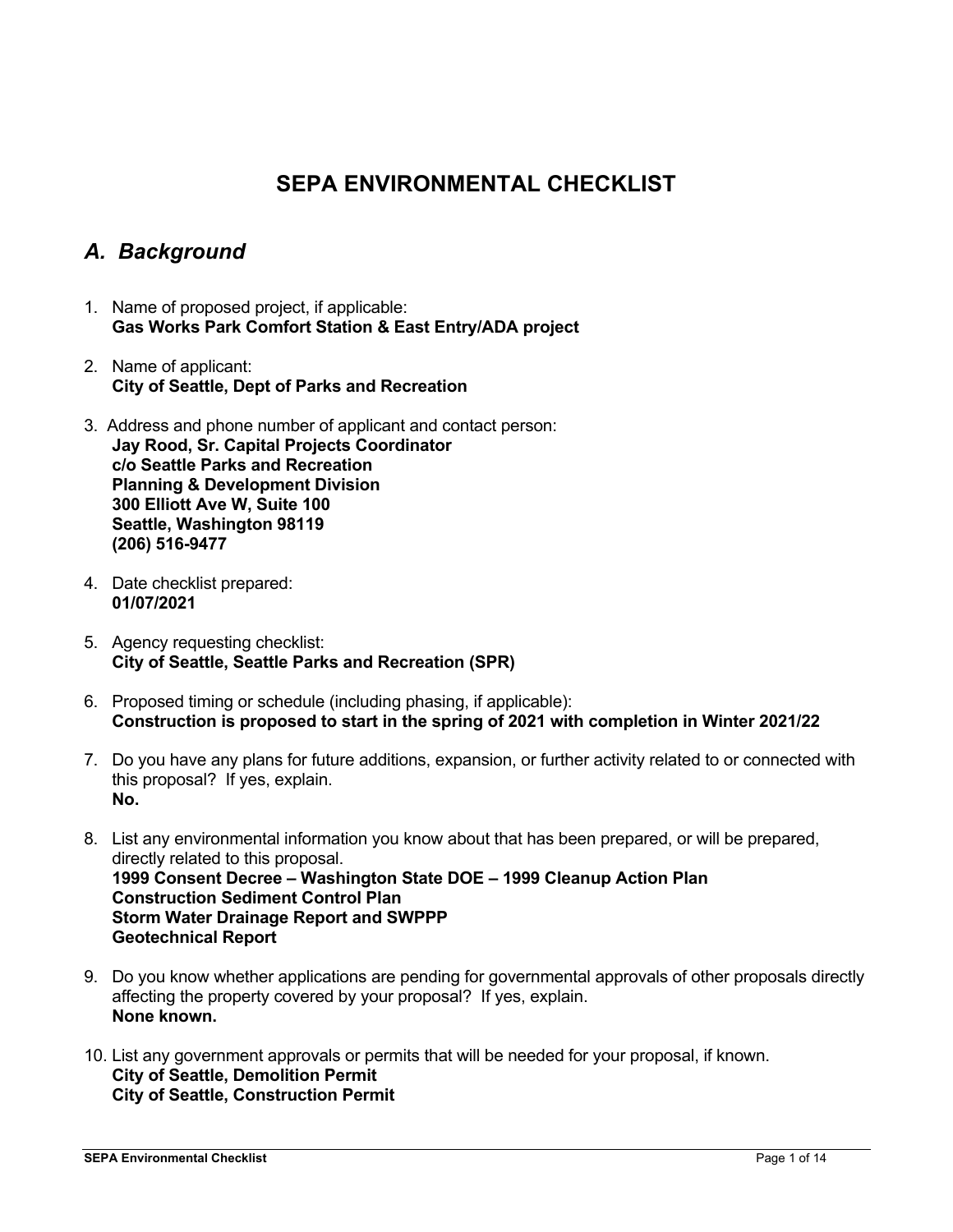#### **City of Seattle Landmarks Preservation Board Certificate of Approval City of Seattle Shoreline Substantial Development Exemption (Prepared by SPR)**

11. Give brief, complete description of your proposal, including the proposed uses and the size of the project and site. There are several questions later in this checklist that ask you to describe certain aspects of your proposal. You do not need to repeat those answers on this page. (Lead agencies may modify this form to include additional specific information on project description.)

**This project will replace an existing Comfort Station (restroom & concessions structure) with a new Comfort Station (4 restroom stations) in the same location with a reduced footprint. Existing pathways and ADA parking will also be renovated from the park's East Entry and parking facility to the new Comfort Station and Picnic Barn Plaza areas. A new accessible ramp will also be installed along with a portion of the Burke Gilman Trail between Northlake Way and the East Entry. All replaced and renovated facilities will incorporate accessibility in compliance with the Americans with Disabilities Act (ADA) as well as SPR's intent to enhance access to this major regional landmark park/open space. In addition, lawn areas adjacent to the pathway improvements will be improved with better draining soil for ease of maintenance, and irrigation and landscape improvements constructed.**

12. Location of the proposal. Give sufficient information for a person to understand the precise location of your proposed project, including a street address, if any, and section, township, and range, if known. If a proposal would occur over a range of area, provide the range or boundaries of the site(s). Provide a legal description, site plan, vicinity map, and topographic map, if reasonably available. While you should submit any plans required by the agency, you are not required to duplicate maps or detailed plans submitted with any permit applications related to this checklist.

#### **Location:**

**The proposal site is currently known as Gas Works Park – specific project work located around the existing Comfort Station and East Entry landing, parking area and associated access pathways and is located at:**

**1901 N. Northlake Way, Seattle, Washington 98103, King County.**

#### **Legal:**

Legal Description: BURKES 1ST ADD ALL BLKS 1 & 2 4 THRU 6 & 9 THRU 11 ALSO BLKS 42 THRU 44 LAKE UNION SHORELANDS ALSO BLK 3 LLEWELLYN'S SUPL BLK 3 BURKES 1ST ALSO BLK 43A LAKE UNION SD LDS 2ND SUPL TGW POR VAC STS ADJ LESS ST & TGW POR VAC N NORTHLAKE PL ADJ AS VAC BY SEATTLE ORD NO 112955

**Section, Township, Range:** Section 20, Township 25N, Range 4E

**Parcel: 1249700005**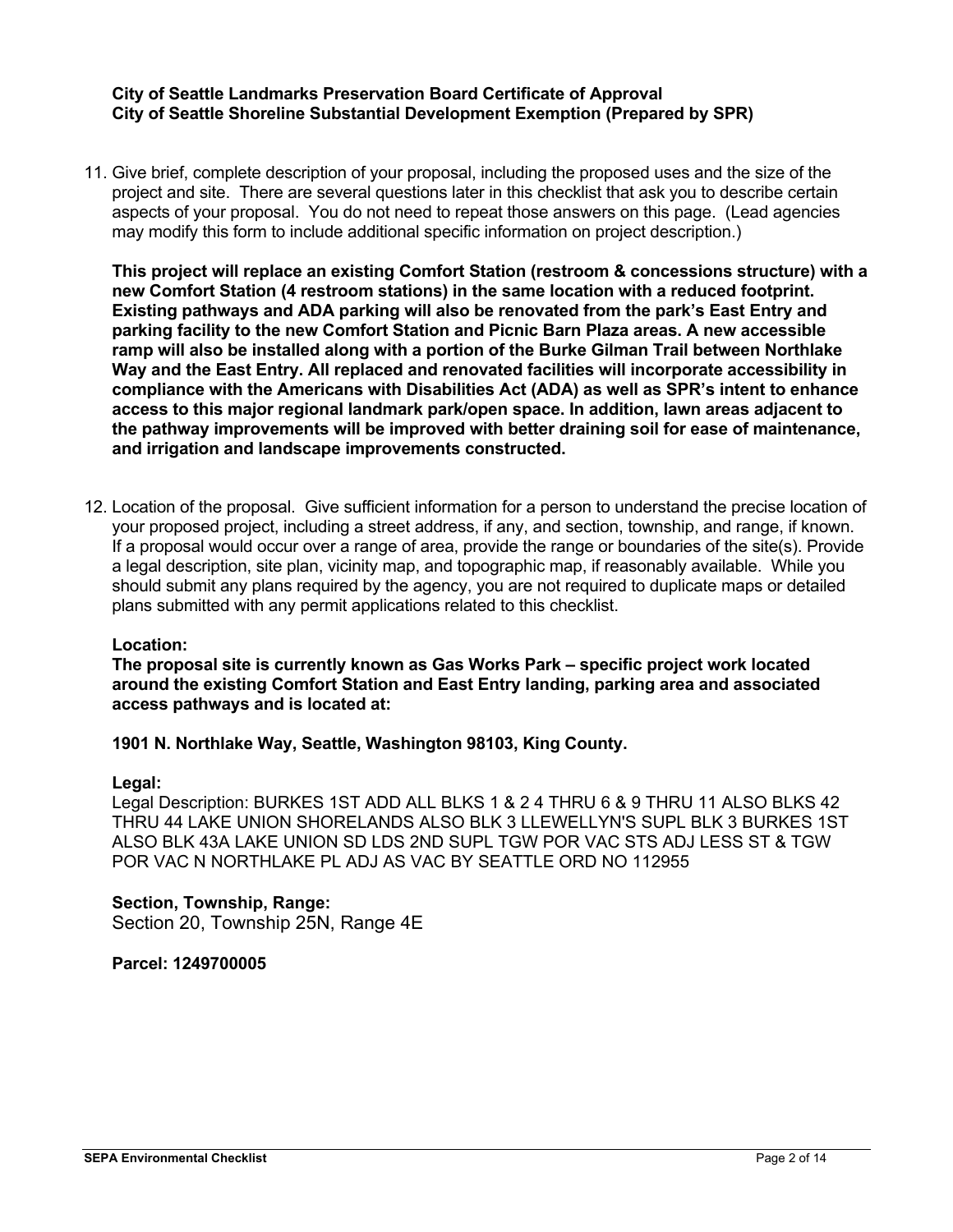# *B. Environmental Elements*

## **1.** *Earth*

a. General description of the site:

**The project site is established around the existing Comfort Station and East Entry landing, parking area and associated access pathways – located in the northeast quadrant of Gas Works Park. The site is generally flat with a slight slope from the northeast corner of the property to the southwest corner.**

(circle one): **Flat**, rolling, hilly, steep slopes, mountainous, other:

- b. What is the steepest slope on the site (approximate percent slope)? **The steepest slope on the site is approximately 5%.**
- c. What general types of soils are found on the site (for example, clay, sand, gravel, peat, muck)? If you know the classification of agricultural soils, specify them and note any agricultural land of long-term commercial significance and whether the proposal results in removing any of these soils. **Fill extends to approximately 16 to 20 feet below ground surface (bgs), consisting of loose to medium dense poorly graded sand and gravel with silt and debris (e.g., concrete rubble). Fill is locally underlain by a silt layer and native outwash deposit consisting of silts and sands. A hard till layer is present beneath the entire project area starting at approximately 35 feet below ground surface.**

**The Project Geotechnical Report is attached.**

**Soils within the depths expected to be encountered with this redevelopment include: Silt and silty sand.**

- d. Are there surface indications or history of unstable soils in the immediate vicinity? If so, describe.
	- **None known.**
- e. Describe the purpose, type, total area, and approximate quantities and total affected area of any filling, excavation, and grading proposed. Indicate source of fill.

**Grades at the site will be adjusted to provide accessible routes and proper drainage for paved and grass areas.** 

**The following earthwork and estimated quantities of earth moving in cubic yards (cy) are approximate at the time of writing:**

**Cut: 400 CY Fill: 200 CY Max Cut: 3 FT Max Fill: 3 FT**

**Disposal of unsuitable materials will be at a permitted disposal site.**

**Engineered aggregates will be sourced from licensed, permitted commercial sand & gravel pits or quarries.**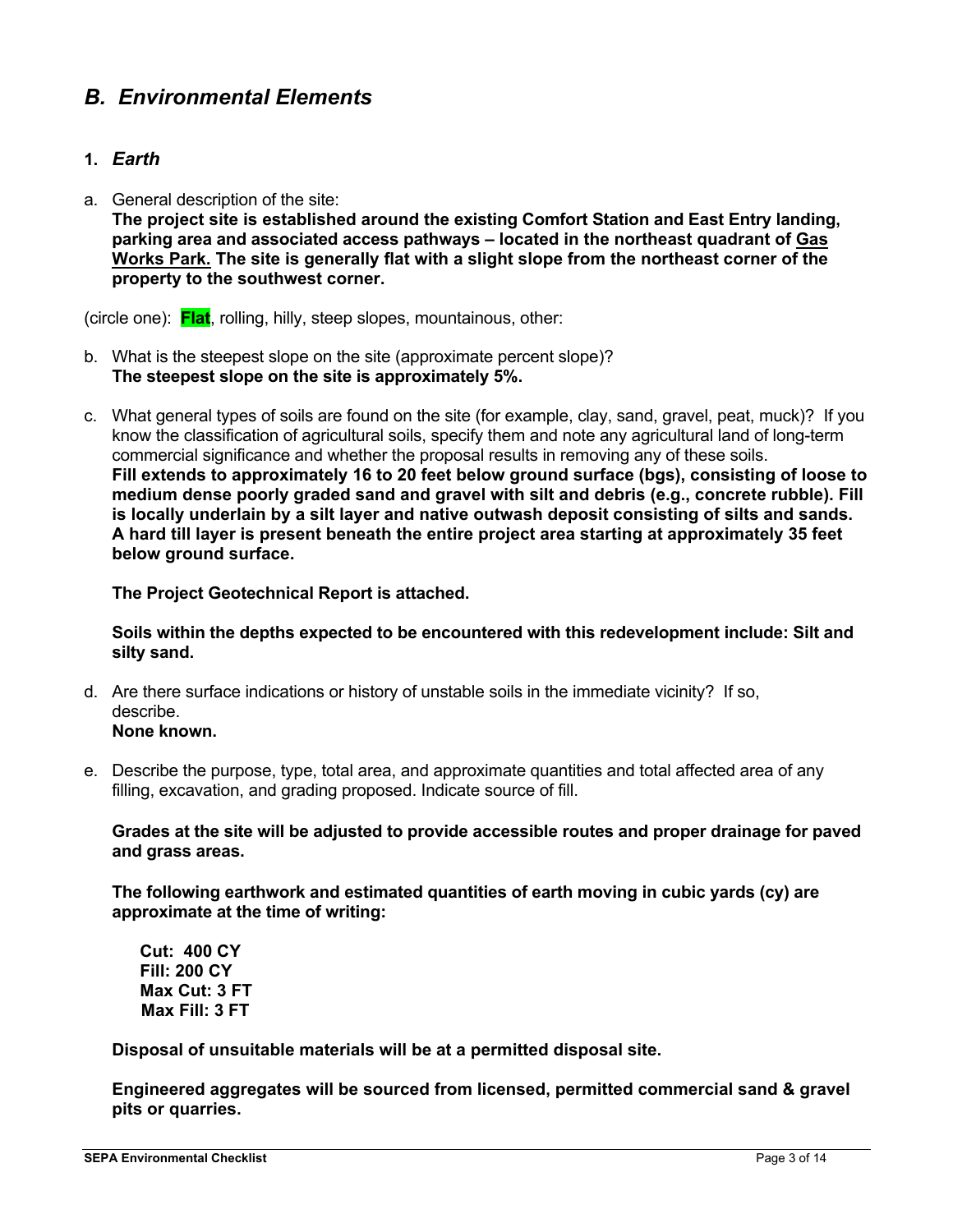- f. Could erosion occur as a result of clearing, construction, or use? If so, generally describe. **Surface erosion is always a possibility as a result of clearing and grading operations. Minor localized erosion may occur as a result of construction activities; however these impacts will be prevented from extending beyond the project limits, groundwater, or local utilities by Storm Water Pollution Prevention Plan (SWPPP) best management practices. Use of on‐site erosion control measures such as silt fence, a construction exit, catch basin inlet protection, interceptor swales, mulching, dust control, and other standard construction erosion control practices, as well as seasonal limitations of construction will control potential on‐site erosion.**
- g. About what percent of the site will be covered with impervious surfaces after project construction (for example, asphalt or buildings)?

**Within the Gas Works Park project limits, approximately 50% of the site will be covered with impervious surfaces after the project is completed including building structure and asphalt – brick surfaces.** *New renovated impervious surface will be slightly less than existing impervious surface.*

h. Proposed measures to reduce or control erosion, or other impacts to the earth, if any: **To the extent possible the disturbed area of the Proposal site will be limited to minimize erosion potential. Structural practices to control erosion include a stabilized construction exit, filter fabric fence for perimeter siltation control, temporary interceptor trenches, check dams and a sediment settling tank. All catch basins in the vicinity of the work will have erosion protection throughout the construction period. All work will be performed in compliance with local and state code and permitting requirements.**

## *2. Air*

a. What types of emissions to the air would result from the proposal during construction, operation, and maintenance when the project is completed? If any, generally describe and give approximate quantities if known.

**During construction, emissions to the air in the form of dust and exhaust from transportation and construction equipment can be expected to occur. Earth moving activities and resulting airborne dust are restricted by State and Local Code, however there will be an increase in passenger vehicle trips to and from the site during the construction work week. No additional emissions than currently exist on the site would result following completion of construction.**

- b. Are there any off-site sources of emissions or odor that may affect your proposal? If so, generally describe. **None known.**
- c. Proposed measures to reduce or control emissions or other impacts to air, if any: **All work will be performed in compliance with State and Local Code and permitting requirements.**

## *3. Water*

a. Surface Water: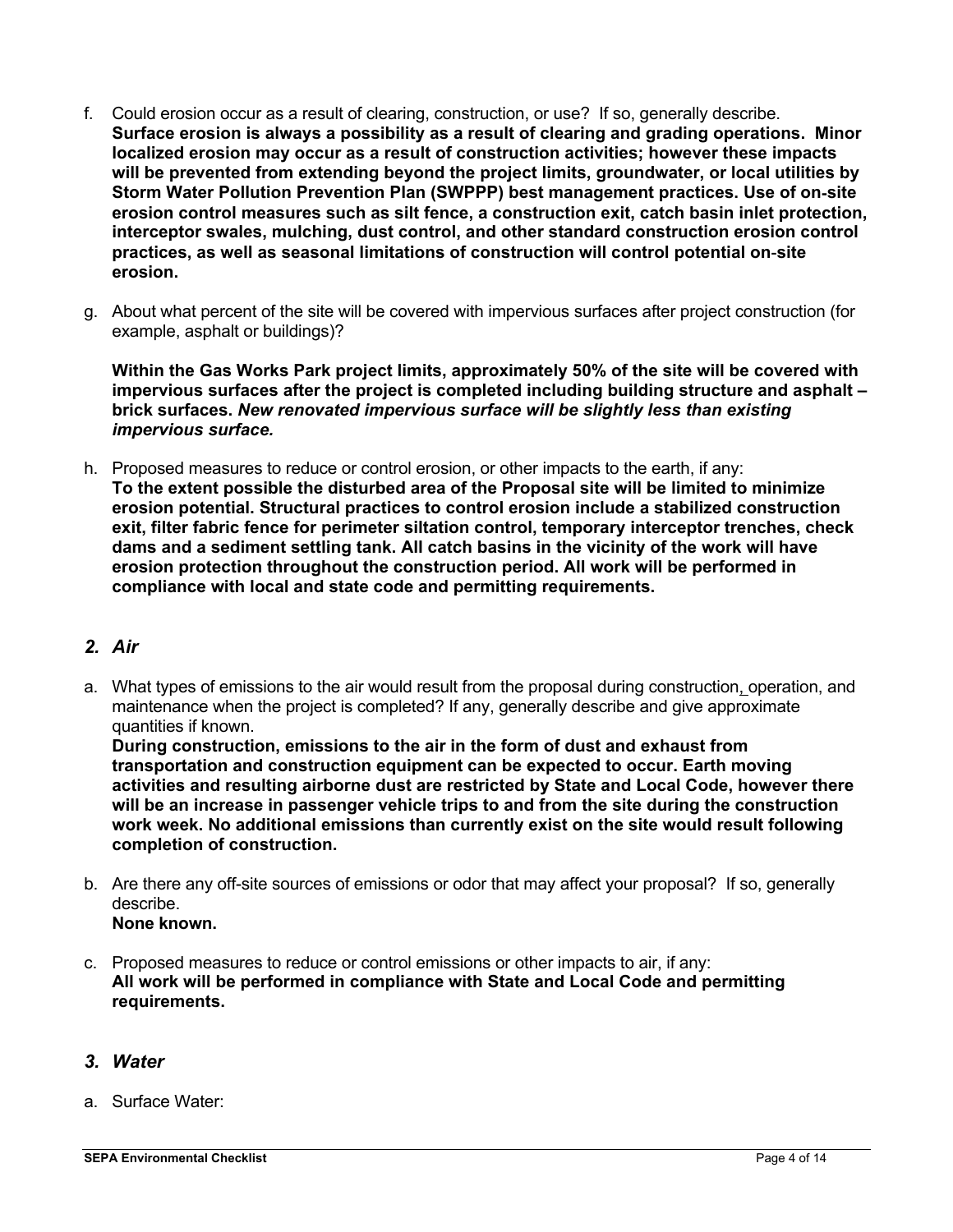1) Is there any surface water body on or in the immediate vicinity of the site (including year-round and seasonal streams, saltwater, lakes, ponds, wetlands)? If yes, describe type and provide names. If appropriate, state what stream or river it flows into.

### **Gas Works Park Abuts the north shore of Lake Union.**

2) Will the project require any work over, in, or adjacent to (within 200 feet) the described waters? If yes, please describe and attach available plans.

#### **Yes, the project site is within 200 feet of Lake Union. No over-water work is proposed. BMPs will be implemented during construction to protect Lake Union. The attached site plan shows the project site and Lake Union.**

3) Estimate the amount of fill and dredge material that would be placed in or removed from surface water or wetlands and indicate the area of the site that would be affected. Indicate the source of fill material.

**No fill or dredge material will be placed in or removed from surface water or wetlands.**

- 4) Will the proposal require surface water withdrawals or diversions? Give general description, purpose, and approximate quantities if known. **No, the project will not require surface water withdrawals or diversions.**
- 5) Does the proposal lie within a 100-year floodplain? If so, note location on the site plan. **No, the project site is not within a floodplain.**
- 6) Does the proposal involve any discharges of waste materials to surface waters? If so, describe the type of waste and anticipated volume of discharge. **No, the project does not propose discharges of waste materials to surface waters.**
- b. Ground Water:
	- 1) Will groundwater be withdrawn from a well for drinking water or other purposes? If so, give a general description of the well, proposed uses and approximate quantities withdrawn from the well. Will water be discharged to groundwater? Give general description, purpose, and approximate quantities if known.

**No.**

2) Describe waste material that will be discharged into the ground from septic tanks or other sources, if any (for example: Domestic sewage; industrial, containing the following chemicals. . . ; agricultural; etc.). Describe the general size of the system, the number of such systems, the number of houses to be served (if applicable), or the number of animals or humans the system(s) are expected to serve.

## **No waste materials will be discharged into the ground water due this project.**

- c. Water runoff (including stormwater):
	- 1) Describe the source of runoff (including storm water) and method of collection and disposal, if any (include quantities, if known). Where will this water flow? Will this water flow into other waters? If so, describe.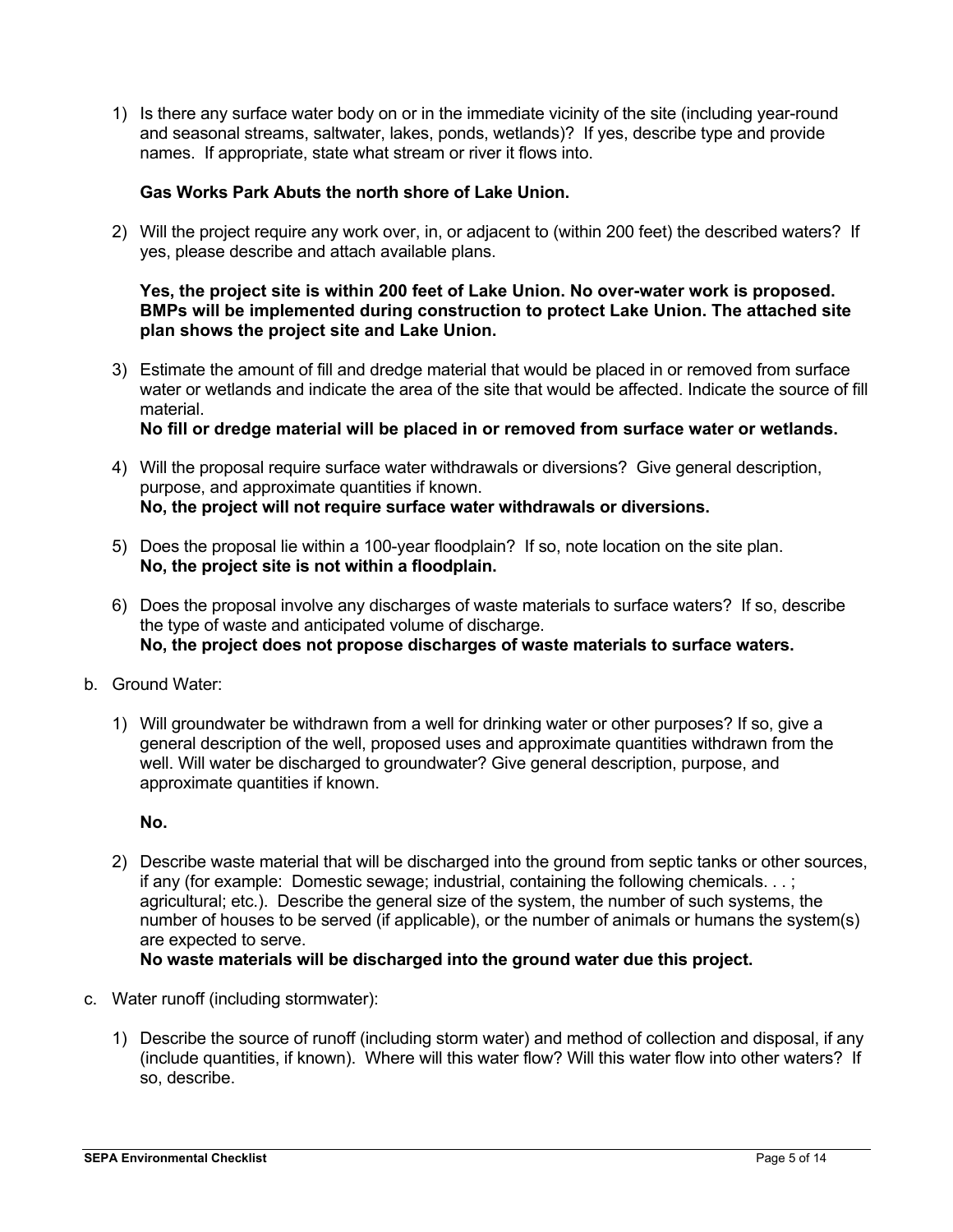**The source of runoff will be storm water runoff from paved walkways/gathering areas, seating areas, landscaped areas and the foundation drains for the Comfort Station.** 

**The completed project will NOT alter the drainage patterns/systems of the site.**

**The construction project is designed so there will be no runoff of sediment laden water from work area trenches, foundations and pathway/paved surface excavations. During construction, stormwater will be either be diverted away from work areas and excavations or contained within excavations. Temporary stockpiles will be lined and covered to prevent precipitation, stormwater and surface water from contacting materials contained within stockpiles.**

- 2) Could waste materials enter ground or surface waters? If so, generally describe. **No waste material will be discharged to groundwater as a result of the proposed project.**
- 3) Does the proposal alter or otherwise affect drainage patterns in the vicinity of the site? If so, describe. **The project will not alter drainage patterns or system inside or outside the project limits.**
- d. Proposed measures to reduce or control surface, ground, and runoff water, and drainage pattern impacts, if any:

**During the construction phase, appropriate temporary erosion control best management practices will be implemented and maintained to control runoff. Permanent measures to reduce and control runoff from the completed project will include catch basins, underground conveyance pipe, swales, and an infiltrating bioretention cell.**

## *4. Plants*

- a. Check the types of vegetation found on the site:
	- \_\_x\_\_deciduous tree: **plane, maple, katsura**
	- \_\_x\_\_evergreen tree: **cedar**
	- \_\_x\_\_shrubs
	- \_\_x\_\_grass
	- \_\_\_\_pasture
	- crop or grain
	- Orchards, vineyards or other permanent crops.
	- wet soil plants: cattail, buttercup, bullrush, skunk cabbage, other
	- water plants: water lily, eelgrass, milfoil, other
	- \_\_\_\_other types of vegetation:
- b. What kind and amount of vegetation will be removed or altered? **Removal is limited to two katsura trees – will be replaced at a 2:1 ratio.**
- c. List threatened and endangered species known to be on or near the site. **None known or observed.**
- d. Proposed landscaping, use of native plants, or other measures to preserve or enhance vegetation on the site, if any: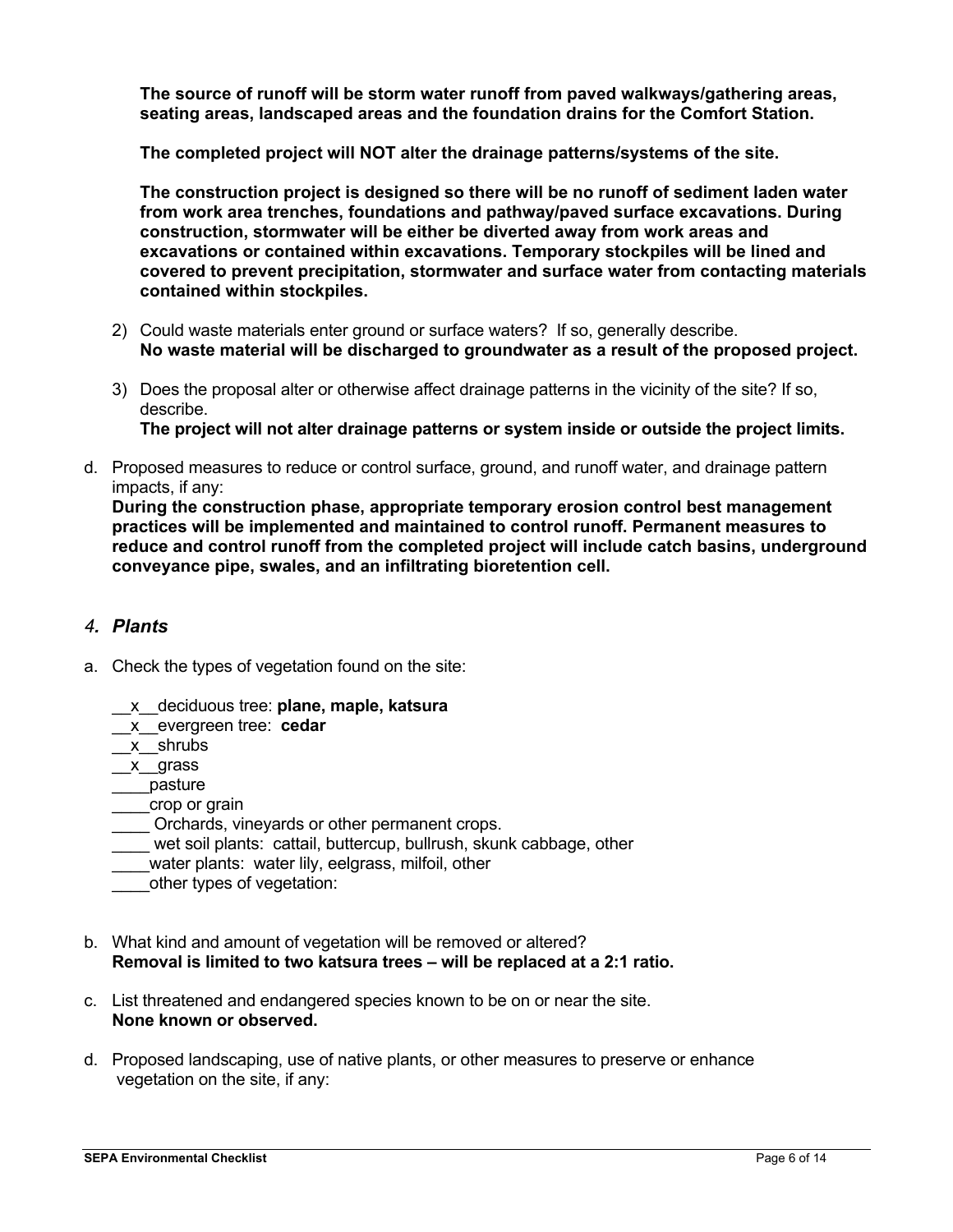**The park development will plant 4 new deciduous trees in replacement for the two trees removed. All disturbed areas on the site not receiving structures or paved/impervious surfaces as described previously will be restored with erosion control and hydroseeding or new landscaping consistent with public use.** 

e. List all noxious weeds and invasive species known to be on or near the site. **None**

## *5. Animals*

a. List any birds and other animals which have been observed on or near the site or are known to be on or near the site.

#### Examples include:

birds: **geese, ducks, hawk, heron, eagle, songbirds, other: birds typical of suburban environments such as jays, crows, sparrows, etc. are likely to be on or near the site.** 

mammals**: deer, bear, elk, beaver, other: Small mammals typical of suburban environments such as rodents/squirrels, raccoons, are likely to be seen or on near the site.**

fish: **bass, salmon, trout, other: None.**

b. List any threatened and endangered species known to be on or near the site.

**Chinook salmon, bull trout and steelhead ("Threatened" species) migrate through Lake Union. WDFW State Priority Species in the vicinity of the site include salmon species, the western pond turtle, and peregrine falcons.** 

- c. Is the site part of a migration route? If so, explain. **Salmonids use Lake Union as an anadromous fish migratory route for the Sammamish River and other waterways. The Puget Sound area is part of the Pacific flyway. Birds that inhabit the area vary seasonally because of migration patterns.**
- d. Proposed measures to preserve or enhance wildlife, if any: **Effective use of erosion and runoff control BMPs during construction will protect species in Lake Union.**
- e. List any invasive animal species known to be on or near the site. **None known.**

### *6. Energy and Natural Resources*

a. What kinds of energy (electric, natural gas, oil, wood stove, solar) will be used to meet the completed project's energy needs? Describe whether it will be used for heating, manufacturing, etc.

**The local utility Seattle City Light provides electricity to the site for lighting, general convenience power and the Comfort Station. Power to the automatic irrigation system shall also be provided. No other energy sources are used on this site.**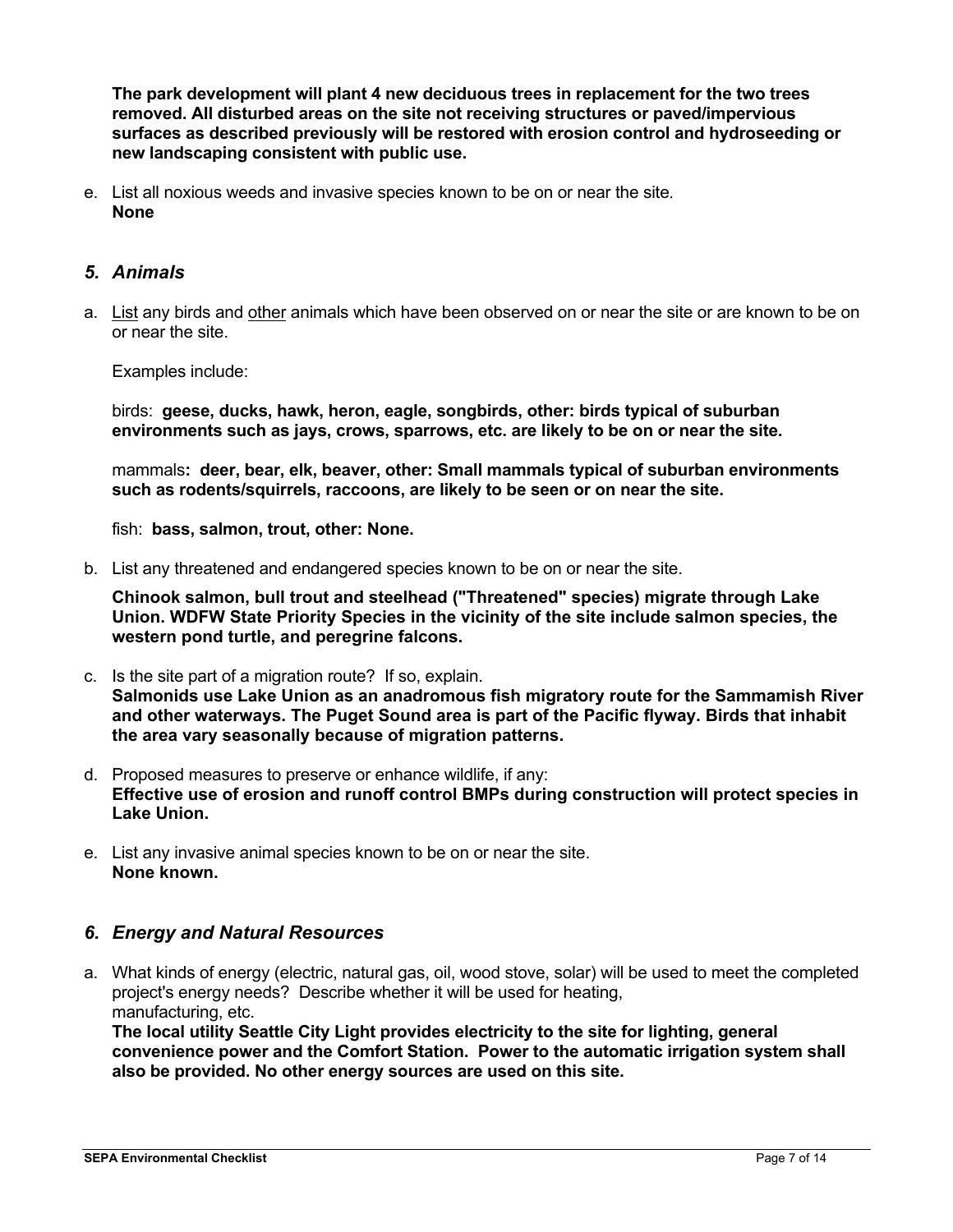b. Would your project affect the potential use of solar energy by adjacent properties? If so, generally describe.

**No, not with the initial development. There are no structures proposed on this site that would obscure adjacent property building roofs from obtaining solar power. Over time the proposed trees may grow tall enough to shade portions of Comfort Station roof.** 

c. What kinds of energy conservation features are included in the plans of this proposal? List other proposed measures to reduce or control energy impacts, if any: **Energy efficient restroom facilities and lighting is designed and will be installed. All lighting will be LED fixtures.**

## *7. Environmental Health*

a. Are there any environmental health hazards, including exposure to toxic chemicals, risk of fire and explosion, spill, or hazardous waste, that could occur as a result of this proposal? If so, describe.

**There are no known environmental health hazards that could occur following installation of the project. Construction activities typically involve some risk. Because of the possible presence of contaminated soil and groundwater in the installation area, the Contractors will be required to follow health and safety procedures consistent with WISHA Safety Standards for Hazardous Waste (Chapter 296-843 WAC), which includes preparing a Site-Specific Health and Safety Plan and employing HAZWOPER trained construction workers. In addition, the installation area will remain fenced during the duration of the installation. Installationderived soil and water generated during drilling and excavation will be temporarily stored on site during infrastructure installation and disposed of offsite at a permitted facility. The stored soil and water will be tested for dangerous waste properties before it is transported offsite and disposed.** 

- 1) Describe any known or possible contamination at the site from present or past uses. **From the early 1900s until 1956, gas companies operated a plant at the GWP site that converted coal and oil into manufactured gas. The subsurface at the Play Area is contaminated by site chemicals of concern (COCs) including polycyclic aromatic hydrocarbons (PAHs), volatile organic compounds (benzene, ethylbenzene, and toluene), and arsenic.**
- 2) Describe existing hazardous chemicals/conditions that might affect project development and design. This includes underground hazardous liquid and gas transmission pipelines located within the project area and in the vicinity. **See above. There are no known underground hazardous liquid and gas transmission pipelines located within the project area.**
- 3) Describe any toxic or hazardous chemicals that might be stored, used, or produced during the project's development or construction, or at any time during the operating life of the project. **Toxic or hazardous chemicals used and stored during construction will be limited to fuels (diesel and gasoline). This checklist is applicable to injection infrastructure and monitoring well installation and does not include system operation. Installation-derived soil and water generated during drilling and excavation will be temporarily stored on site during infrastructure installation and disposed of offsite at a permitted facility. The stored soil and water will be tested for dangerous waste properties before it is**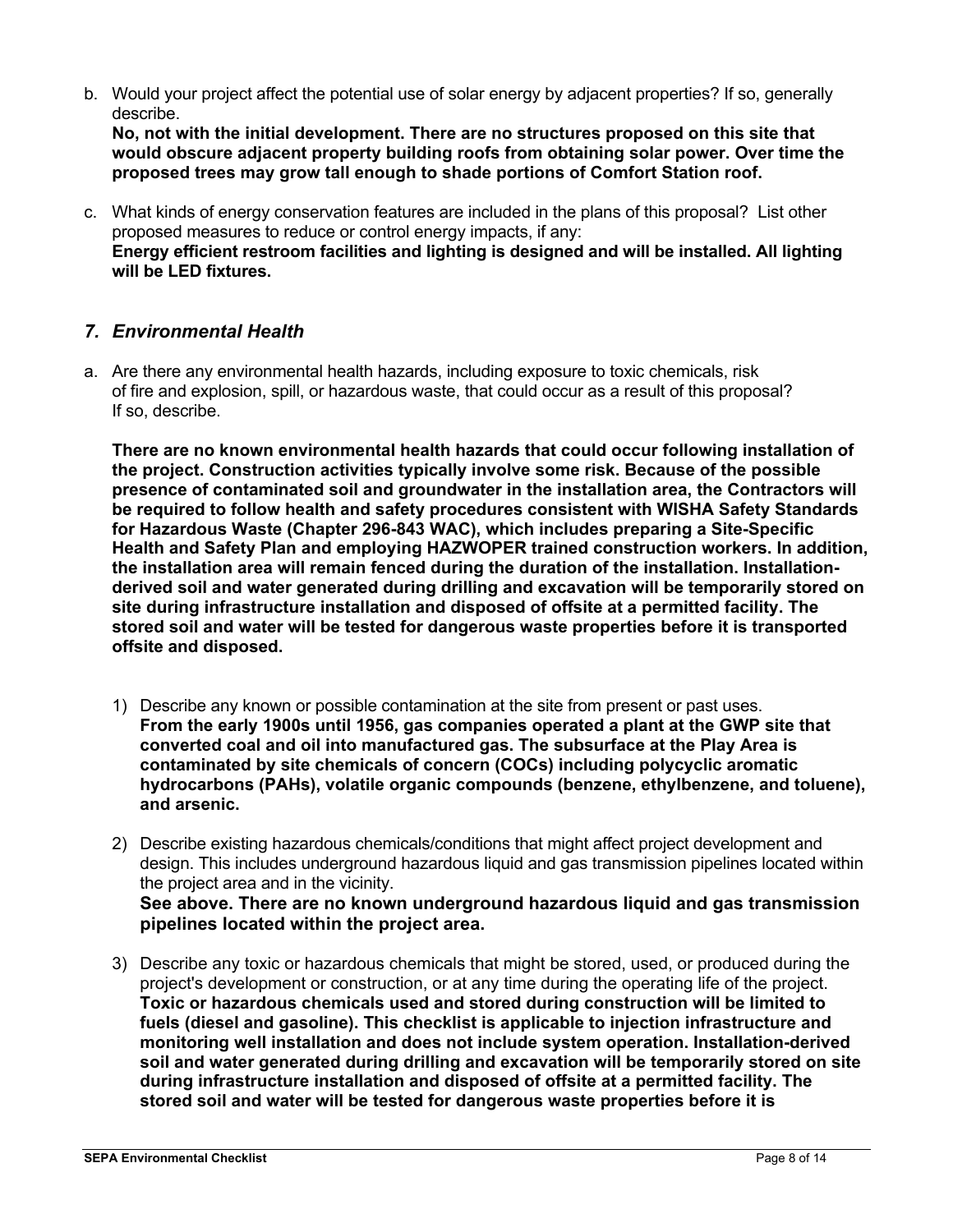#### **transported offsite and disposed.**

- 4) Describe special emergency services that might be required. **The project health and safety plan outline a protocol for any emergency services that could result from an accident during construction.**
- 5) Proposed measures to reduce or control environmental health hazards, if any: **The contractor will prepare a site-specific Health and Safety Plan to protect workers. The contractor will also prepare and follow a Spill Prevention, Countermeasures and Control Plan, routinely inspect equipment, and have spill kits on site in case of spills of petroleum products from construction equipment.**
- *b. Noise*
	- 1) What types of noise exist in the area which may affect your project (for example: traffic, equipment, operation, other)? **Existing ambient and peak noise levels produced off site are generally limited to traffic and neighboring commercial use, none of which will affect the Proposal.**
	- 2) What types and levels of noise would be created by or associated with the project on a short-term or a long-term basis (for example: traffic, construction, operation, other)? Indicate what hours noise would come from the site. **Short-term noise impacts from the Proposal are all construction related and will occur as allowed under the City of Seattle Construction Permit, 7:00 a.m. - 6:00 p.m., weekdays. 9:00 a.m. - 6:00 p.m., weekends and holidays only with expressed written consent from owner.**

**Long term operation of the facility will not result in significant changes to current noise levels. As a public park, it will generate noise typically associated with recreational activities such as children yelling and shouting, playing basketball and occasional crowd noise for gatherings such as picnics.** 

**Public Park operations have certain exemptions from the general noise ordinance. Park operations and park users are subject to Seattle Municipal Code Section 25.08.520.**

3) Proposed measures to reduce or control noise impacts, if any: **Short term noise impacts will be mitigated to some degree by local noise ordinances regulating hours of construction, of operation and maximum noise levels.**

**Long term, noise effects are mitigated largely by limiting the hours of operation of the Park. Current Parks Department policies require that the park closes at 11:00pm.**

## *8. Land and Shoreline Use*

a. What is the current use of the site and adjacent properties? Will the proposal affect current land uses on nearby or adjacent properties? If so, describe.

**The project site is a Comfort Station and associated pathways and parking within the 20-acre City of Seattle Gas Works Park, a public park. Adjacent uses include the Harbor Patrol facility (to the west), Lake Union and the Gas Works Park Marina (to the east). The project will not affect current land uses on nearby and adjacent properties. Surrounding residential**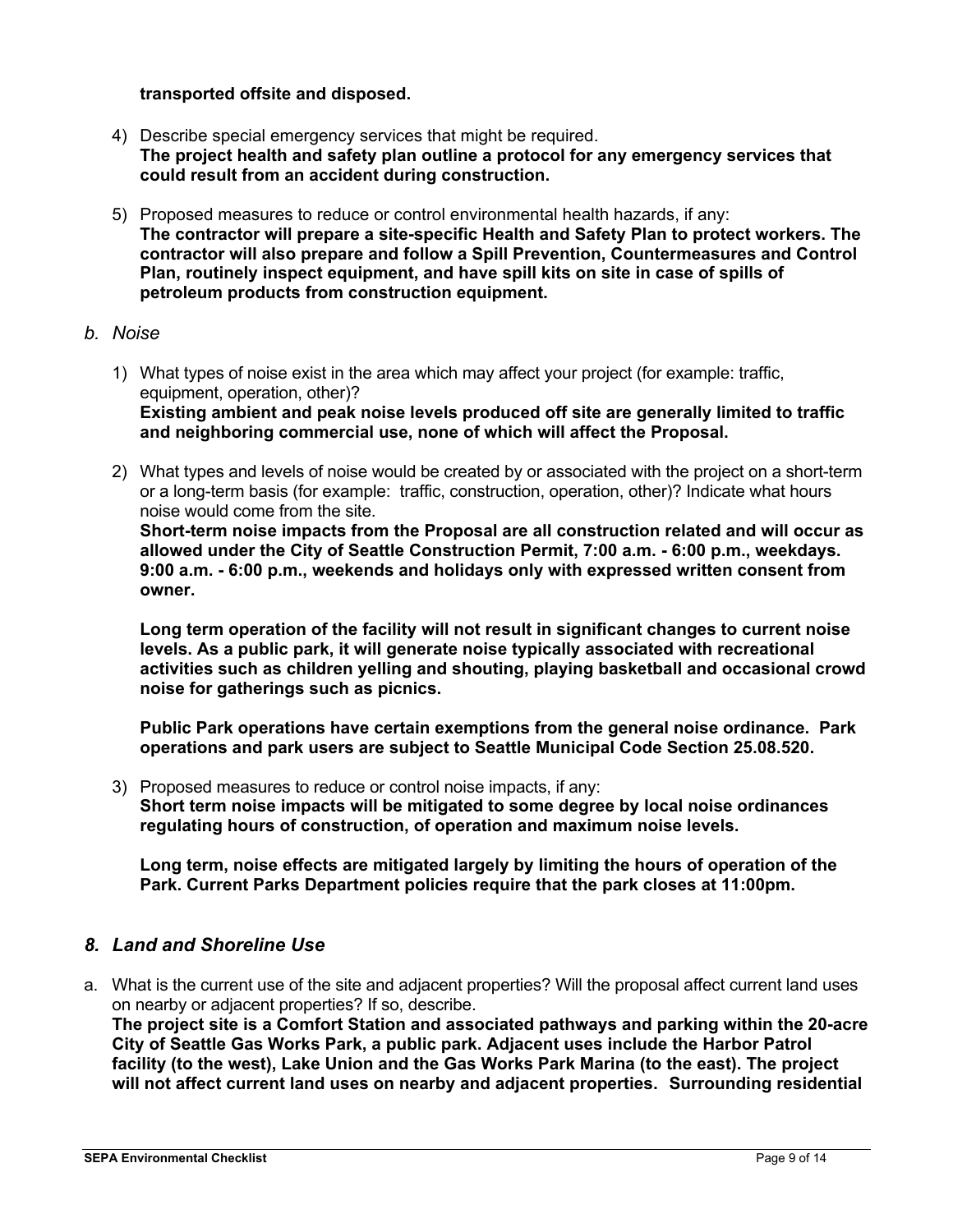**and commercial uses appear consistent with the neighborhood zoning classifications. The proposal will not have an affect current land uses on nearby or adjacent properties.**

- b. Has the project site been used as working farmlands or working forest lands? If so, describe. How much agricultural or forest land of long-term commercial significance will be converted to other uses as a result of the proposal, if any? If resource lands have not been designated, how many acres in farmland or forest land tax status will be converted to nonfarm or non-forest use? **There is no documented farm or forest land use on this site.**
	- 1) Will the proposal affect or be affected by surrounding working farm or forest land normal business operations, such as oversize equipment access, the application of pesticides, tilling, and harvesting? If so, how: **There are no nearby working farms or forest lands.**
- c. Describe any structures on the site.

**There are several historical gas plant structures are within Gas Works Park. The project area does include an existing Comfort Station structure and the Play and Picnic Barn which houses additional gas plant structures on the ground level and has a basement closed to the public. The Comfort Station will be demolished and replaced. The adjacent Picnic/Play Barn structures will not be impacted by the project.**

- d. Will any structures be demolished? If so, what? **Yes, see above. The Comfort Station**
- e. What is the current zoning classification of the site? **Gas Works Park is currently zoned Industrial Buffer/IB-U/45.**
- f. What is the current comprehensive plan designation of the site? **City Owned Open Space**
- g. If applicable, what is the current shoreline master program designation of the site? **The Seattle Shoreline Master Program designates Gas Works Park shoreline as "Conservancy Management".**
- h. Has any part of the site been classified as a critical area by the city or county? If so, specify. **The project site abuts Lake Union, a shoreline regulated under the City of Seattle's Shoreline Master Program. There are limited City-designated Steep Slope Environmentally Critical Areas (ECAs) within Gas Works Park; none occur in the project area.**
- i. Approximately how many people would reside or work in the completed project? **No one will reside or work in the completed project.**
- j. Approximately how many people would the completed project displace? **None.**
- k. Proposed measures to avoid or reduce displacement impacts, if any: **None proposed.**
- L. Proposed measures to ensure the proposal is compatible with existing and projected land uses and plans, if any:

**The proposed project is part of a city park and will remain so. The completed project will not change land use.**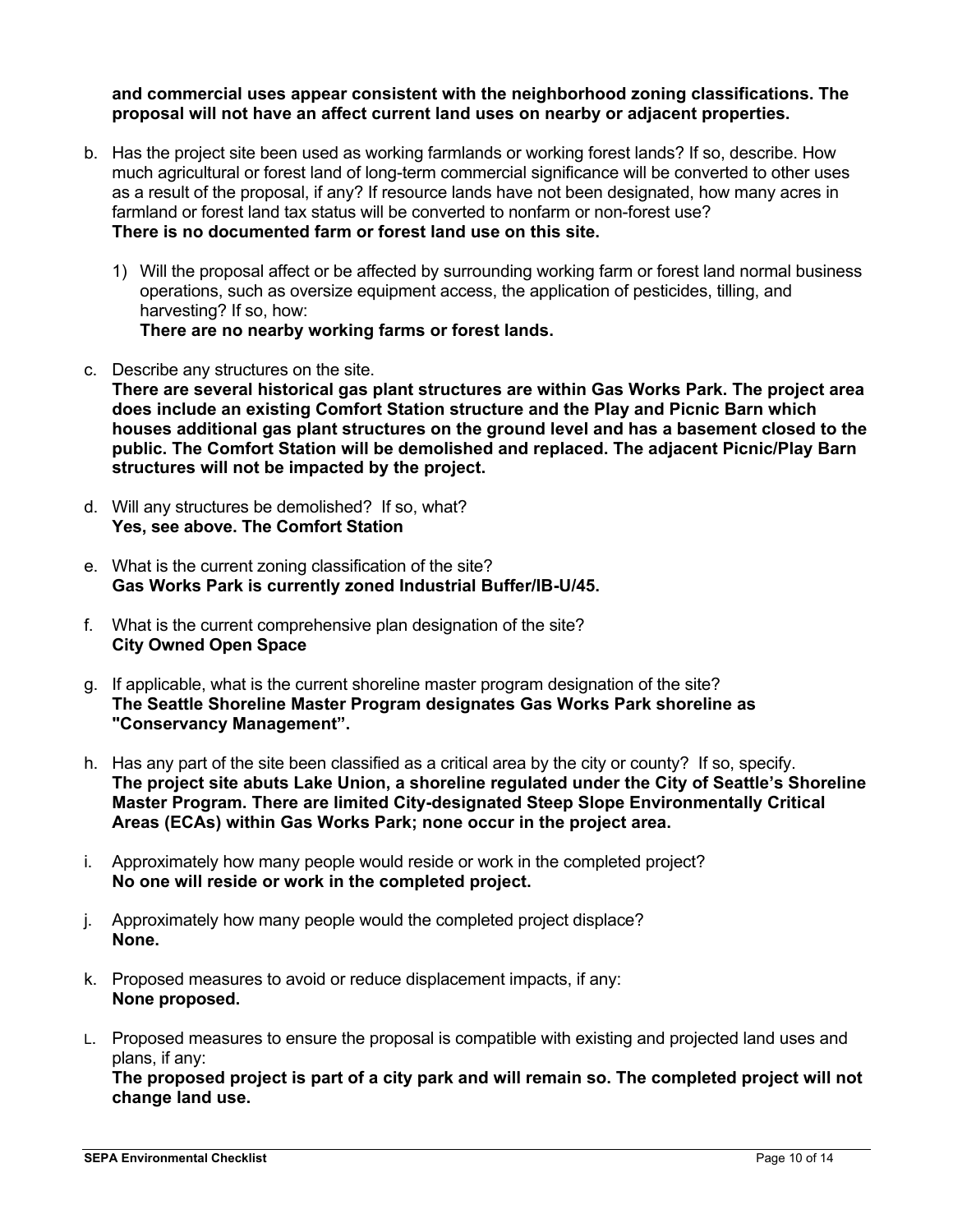m. Proposed measures to reduce or control impacts to agricultural and forest lands of long-term commercial significance, if any: **None proposed – no potential impacts to agricultural and/or forest lands.**

# *9. Housing*

- a. Approximately how many units would be provided, if any? Indicate whether high, middle, or lowincome housing. **None.**
- b. Approximately how many units, if any, would be eliminated? Indicate whether high, middle, or lowincome housing. **None.**
- c. Proposed measures to reduce or control housing impacts, if any: **None proposed - no potential impacts to housing.**

## *10.Aesthetics*

- a. What is the tallest height of any proposed structure(s), not including antennas; what is the principal exterior building material(s) proposed? **The Comfort Station Structure will be, at its peak, 15 feet in height.**
- b. What views in the immediate vicinity would be altered or obstructed? **No views will be obstructed beyond existing conditions. In fact new development will open viewsheds and visual access within the Park.**
- c. Proposed measures to reduce or control aesthetic impacts, if any: **None proposed. Project must be approved by the City of Seattle's Landmark Preservation Board.**

## *11.Light and Glare*

- a. What type of light or glare will the proposal produce? What time of day would it mainly occur? **The proposal will utilize LED lighting within and under the roof eaves of the Comfort Station.**
- b. Could light or glare from the finished project be a safety hazard or interfere with views? **For adjacent properties, no safety issues or interference with views are anticipated.**
- c. What existing off-site sources of light or glare may affect your proposal? **No off-site sources of light or glare will affect the proposed project.**
- d. Proposed measures to reduce or control light and glare impacts, if any: **City of Seattle has light and glare standards (SMC23.47A.022 - Light and Glare standards) that the City of Seattle Parks & Recreation will adhere to. The proposal utilizes high efficiency LED lights are designed to reduce light and glare impacts.**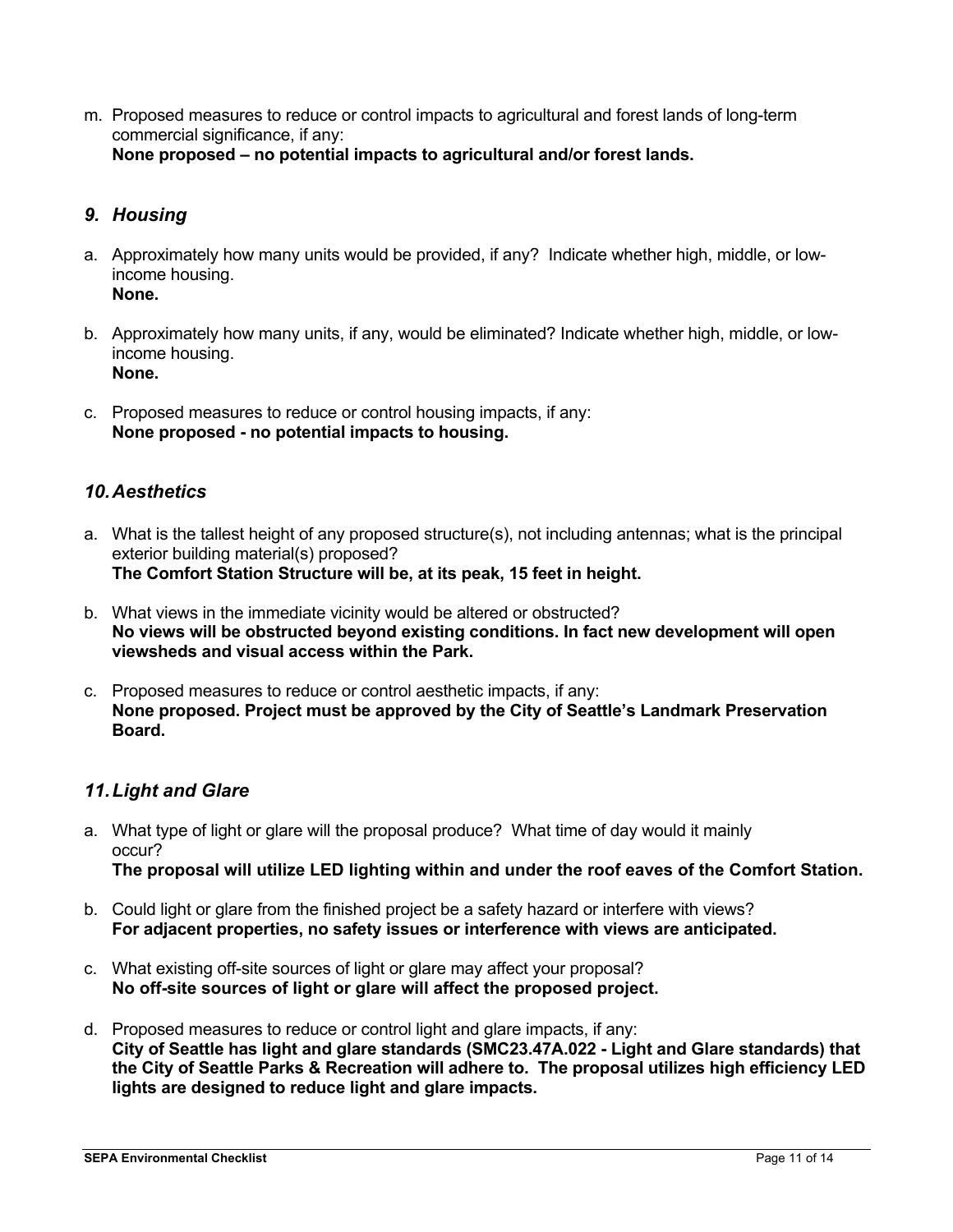## *12.Recreation*

- a. What designated and informal recreational opportunities are in the immediate vicinity? **Gas Works Park is an urban park is used for picnicking, playing games, kite flying, biking, other recreational activities, and special events. The project area coincides with the Gas Works Park Play Area.**
- b. Would the proposed project displace any existing recreational uses? If so, describe. **The proposal will not displace existing recreational uses - only enhance.**
- c. Proposed measures to reduce or control impacts on recreation, including recreation opportunities to be provided by the project or applicant, if any: **The project is being coordinated with Seattle Parks and Recreation to limit disruptions to recreation. The project will take place before peak park season to minimize impacts to recreation and special events that are scheduled during peak park season. At this time, recreation impacts are not anticipated but construction timing will be closely monitored to ensure that there is minimal disruption of the public's use and enjoyment of Gas Works Park.**

## *13.Historic and cultural preservation*

a. Are there any buildings, structures, or sites, located on or near the site that are over 45 years old listed in or eligible for listing in national, state, or local preservation registers? If so, specifically describe.

**Gas Works Park is the site of a former coal and oil gasification plant and is a historic landmark. Gas Works Park is listed in the National Register of Historic Places and is a City of Seattle Landmark.**

b. Are there any landmarks, features, or other evidence of Indian or historic use or occupation? This may include human burials or old cemeteries. Are there any material evidence, artifacts, or areas of cultural importance on or near the site? Please list any professional studies conducted at the site to identify such resources.

**There is no evidence of human burials or old cemeteries. Gas Works Park was filled in the early 1900s for industrial development and regraded during park development in the 1970s.**

c. Describe the methods used to assess the potential impacts to cultural and historic resources on or near the project site. Examples include consultation with tribes and the department of archeology and historic preservation, archaeological surveys, historic maps, GIS data, etc.

**The City of Seattle considers Gas Works Park a valuable historic resource. As the project site is a public park, the design has been coordinated with Seattle Parks and Recreation and the public. Seattle Parks and Recreation will secure a Certificate of Approval (COA) from the City of Seattle Landmarks Preservation Board (LPB) as part of the project review and approval prior to starting construction.**

**Parks has completed a series of briefings and hearing with LPB in order to obtain a COA. Each briefing and hearing included a presentation of Gas Works Park history and landmark significance – focusing on the Comfort Station, built in 1974. Approvals requested were for comfort station demolition and for a new comfort station to replace.** 

**Research tools used include:**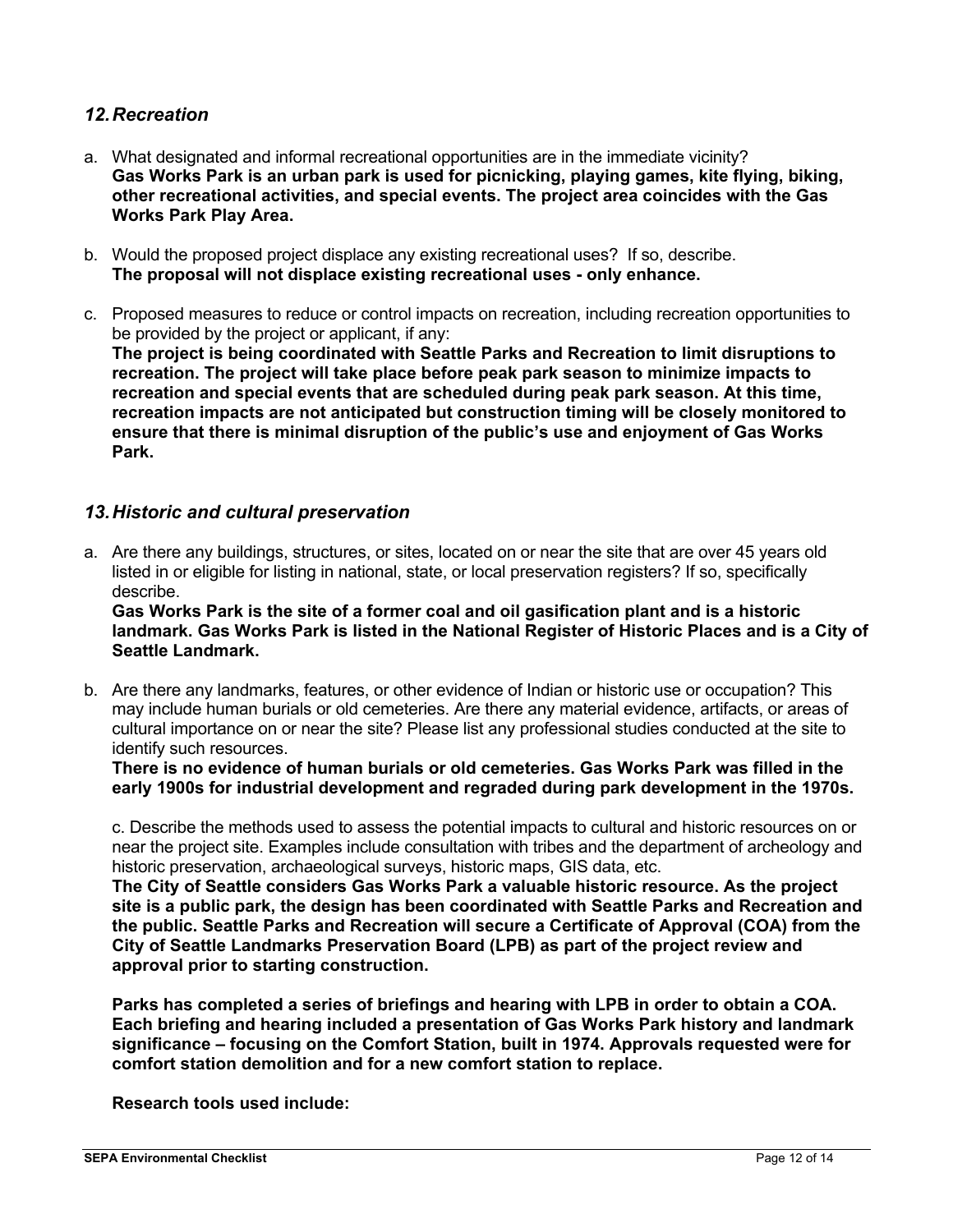- **Washington State Department of Archeology and Historic Preservation WISAARD (Washington Information System for Architectural and Archeological Records Data)**
- **City of Seattle Seattle Municipal Archive**
- **City of Seattle Cultural & Historical Database (data.seattle.gov)**
- **City of Seattle GIS Data**
- d. Proposed measures to avoid, minimize, or compensate for loss, changes to, and disturbance to resources. Please include plans for the above and any permits that may be required. **The project site will remain a public park and there will be no impacts to cultural and historic resources on or near the project site. The project site has industrial historical significance; selected industrial elements preserved during park construction will not be disturbed. The City of Seattle Landmarks Preservation Board must issue a Certificate of Approval for the proposal before any construction commences.**

## *14.Transportation*

- a. Identify public streets and highways serving the site or affected geographic area and describe proposed access to the existing street system. Show on site plans, if any. **Gas Works Park is accessed via North Northlake Way. Construction traffic will access the project area through the east park entrance via North Northlake Way. Construction staging will take place within the park.**
- b. Is the site or affected geographic area currently served by public transit? If so, generally describe. If not, what is the approximate distance to the nearest transit stop? **The Gas Works Park area is served by public transit, including Routes 5 and 26, closest transit stops are approximately 0.4 miles away.**
- c. How many additional parking spaces would the completed project or non-project proposal have? How many would the project or proposal eliminate? **The project will not add any additional parking spaces to the existing parking lot. The project will renovate and make two (2) ADA parking spaces compliant with current ADA standards and requirements.**
- e. Will the proposal require any new or improvements to existing roads, streets, pedestrian, bicycle or state transportation facilities, not including driveways? If so, generally describe (indicate whether public or private).

**Yes, the project will construct a paved pathway between N Northlake Way and the Park's East Entry - installed in coordination with SDOT to improve pedestrian accessibility and safety.**

f. Will the project or proposal use (or occur in the immediate vicinity of) water, rail, or air transportation? If so, generally describe.

**This project does not occur near water, rail, or air transportation.**

g. How many vehicular trips per day would be generated by the completed project or proposal? If known, indicate when peak volumes would occur and what percentage of the volume would be trucks (such as commercial and no passenger vehicles). What data or transportation models were used to make these estimates?

**The completed project will not generate additional vehicle trips. Construction personnel accessing the site during construction will amount to no more than 15 vehicles per day. Most equipment will be stored on site so truck traffic will occur mostly during mobilization**